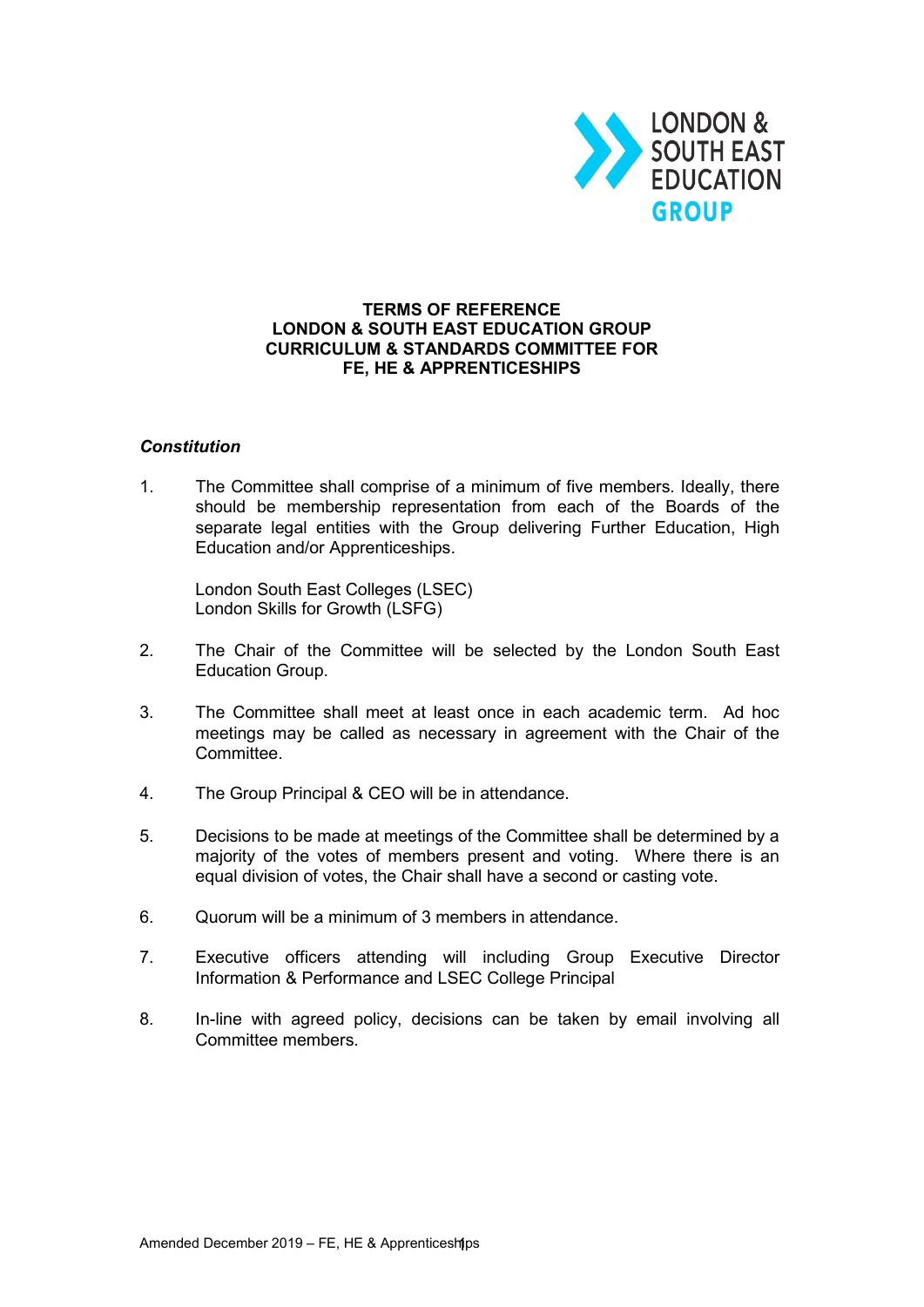## *Terms of Reference*

The Curriculum and Standards Committee is responsible for advising the Corporation on the overall academic performance of the Group, and will discharge the following functions and responsibilities:

- 1. To consider and recommend to the Group Committee and Boards comprising LSEC and LSFG, annual Self-Assessment Report and processes in preparation for inspections.
- 2. To monitor at each meeting the Quality Improvement Plans, relevant to LSEC and LSFG.
- 3. To establish targets in order to monitor and contribute to the Group's policy to improve and maximise the quality of service offered to the all students, stakeholders and employers.
- 4. To receive reports on equality of opportunity and the monitoring of EO data.
- 5. To receive the annual and midyear reports on Safeguarding and Prevent for each legal entity for review and recommending to the LSEEG Board.
- 6. To receive reports on the quality management systems and quality assurance arrangements including reports on student attendance, retention and achievement, lesson observations, staff and student views, student views. complaints/compliments and other quality assurance issues deemed appropriate for the LSEEG Board to review.
- 7. To receive reports on the Learner/Parent Voice across LSEEG.
- 8. To receive reports on student progression outcomes, re-engagement and/or destinations as appropriate to the institutions.
- 9. To oversee the development of Higher Education provision and to monitor the quality of all HE provision.
- 10. To receive and comment on Student Support and Welfare issues across LSEEG.
- 11. To oversee the development of English and maths provision at LSEC and LSFG, its quality and achievement rates
- 12. To monitor the growth and quality of apprenticeship provision including Higher and Degree Apprenticeships.